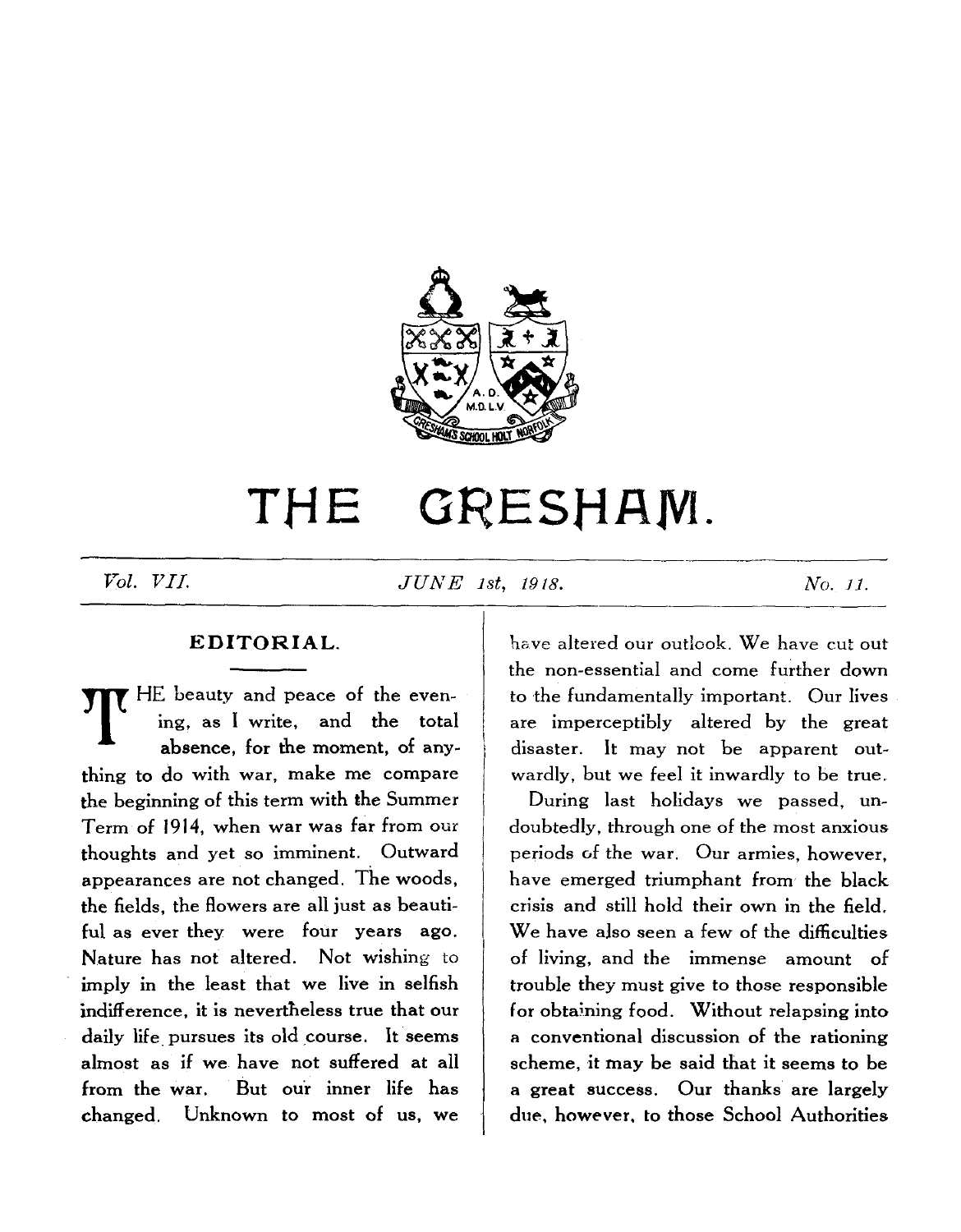•who have taken such endless trouble to' see that we suffer as little as possible from the shortage. A well-known writer said recently that the present English Public School boy has suffered least of all from the war. If this is so, then we ought to feel thankful and to strive to do our bit for England, showing our gratitude by giving cheerfully all that is asked of us.

# <B S S

#### ROLL OF HONOUR.

#### KILLED IN ACTION.

ARTHUR HAMMOND COLE was a Sergeant in the Canadian Mounted Rifles. Bom on February 19th, 1889, he entered the School in September, 1902, and left in July, 1905. On leaving School he entered the Norwich branch of the London and Provincial Bank, but in May, 1909, he went out to Canada, having obtained a post in the Bank of Canada at Montreal. When war broke out he was Acting-Manager at the New Westminster branch, and, though he wanted to join at once, he was unable to obtain leave to do so until 1915, when he joined the Canadian Mounted Rifles and came to England in July, 1916. He went out to France in August, 19T7, attached to a Battalion of the British Columbia Regiment. He was last seen on the morning of November 10th waiting "to go over " in the attack on the Passchendaele Ridge, and he has never been heard of since. He was reported " missing," but there seems little doubt that he fell in action on that date.

GEOFFREY KING FROST was a Private in the Royal Fusiliers; Born on July llth, 1895, he entered the School in September, 1909, and left in July, 1912. On leaving School he determined to take up farming and went for two years as a pupil on a farm at Sustead. He gave this up in October, 1915, and tried to obtain a commission, but, as there was some delay, in January, 1916, he joined one of the University and Public Schools Battalions of the Royal Fusiliers. He went to France in July, 1916, and was wounded in October. He was again wounded in September, 1917, having a very narrow escape of his life, he and one other being the only men who escaped of the whole platoon. He rejoined his battalion on October 29th and was with it until November 30th, when it was engaged at Cambrai. He was reported " missing " on that date, and, as nothing has since been heard of him, it is presumed that he was killed in action on November 30th.

ADRIAN HUBERT GRAVES, M.C., was a Captain in the Machine Gun Corps. Born on August 29th, 1896, he entered the School in May, 1910, and left in July, 1914. He was a School Prefect. In October, 1914, he went up to Balliol College.Oxford, having won an Exhibition in Modern History, but in the following December he obtained a commission in the Norfolk Regiment, from which he transferred, a year later, to the Machine Gun Corps. Proceeding to France in February, 1916, he served there continuously for 18 months,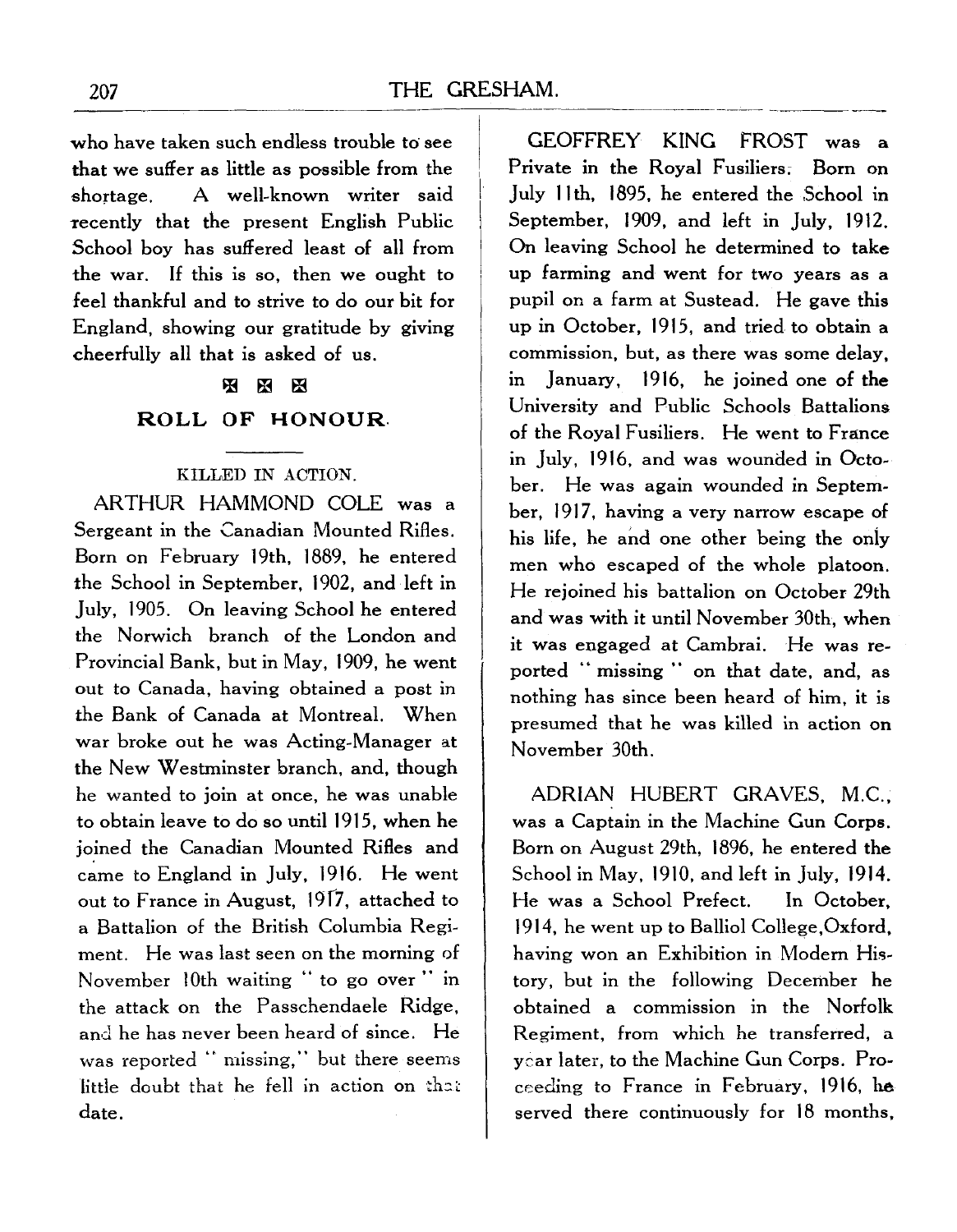taking part in many battles. In July, .1916, he was awarded the Military Cross for conspicuous gallantry during the fighting on the Somme, and in June, 1917, a bar was added for his devotion to duty during the battle of the Messines Ridge, when he was wounded three times, but did not leave his post. He was employed at a Machine Gun training centre from September, 1917, until February of this year, when he returned to the front, and was promoted Captain only two days before his death. He fell on March 22nd on Henin Hill, which he had held for a whole day with his machine gunners in the face of very strong German attacks.

DENYS STUTELY ROGERS was a 2nd Lieutenant in the Royal Field Artillery. Born on October 13th, 1898, he entered the School in September, 1912, and left in April, 1916. On leaving School, as he was not old enough to obtain a commission, he went to Spain to learn the language, his intention being to settle in South America when the war was over. Returning from Spain at the age of  $18\frac{1}{2}$ , he went to the Weedon Cadet School and obtained a commission in the R.F.A. in January, 1918. He went out to France in March, and was killed in action on the 22nd, exactly a fortnight after he had landed.

CHARLE S WILLIA M TONE BARKER, M.C., was a Captain in the Durham Light Infantry. Born on December 4th, 1886, he entered the School in January, 1901, and left in April, 1904. He was Captain of the School and of his House, and

was one of that first set of boys who helped to lay the foundations of the present School traditions. On leaving School he went into his father's office in Sunderland, and was admitted a solicitor in October, 1910. In August, 1914, he enlisted in the Hussars, but early in 1915 he received a commission in the Durham Light Infantry. He went to France in September, 1915, and was recommended for personal gallantry and coolness in leading his platoon at the Battle of Loos in September, 1915. He was wounded on July 1st, 1916, the opening day of the Battle of the Somme, at Fricourt, when acting as battalion bombing officer, being shot through the thigh. This was at 9 a.m. and he lay on the field, exercising control of the men all the time, until he was picked up at 8.30 p.m. on the following day. For his gallant conduct on that occasion a Captaincy and Military Cross were awarded. He was a long time in hospital, but went back to France again in May, 1917, and was killed in action at Clery~ sur-Somme on March 24th.

HARRY HESKETH KAY ROBINSON was a Captain in the Rifle Brigade. Bom on February 26th, 1892, he entered the School in May, 1904, and left in December. 1909. On leaving School he went out to the Malay States to take up rubber planting. Before the outbreak of war he had joined the Malay Volunteers, and in January, 1917, he came home to take a commission. He went to the Cadet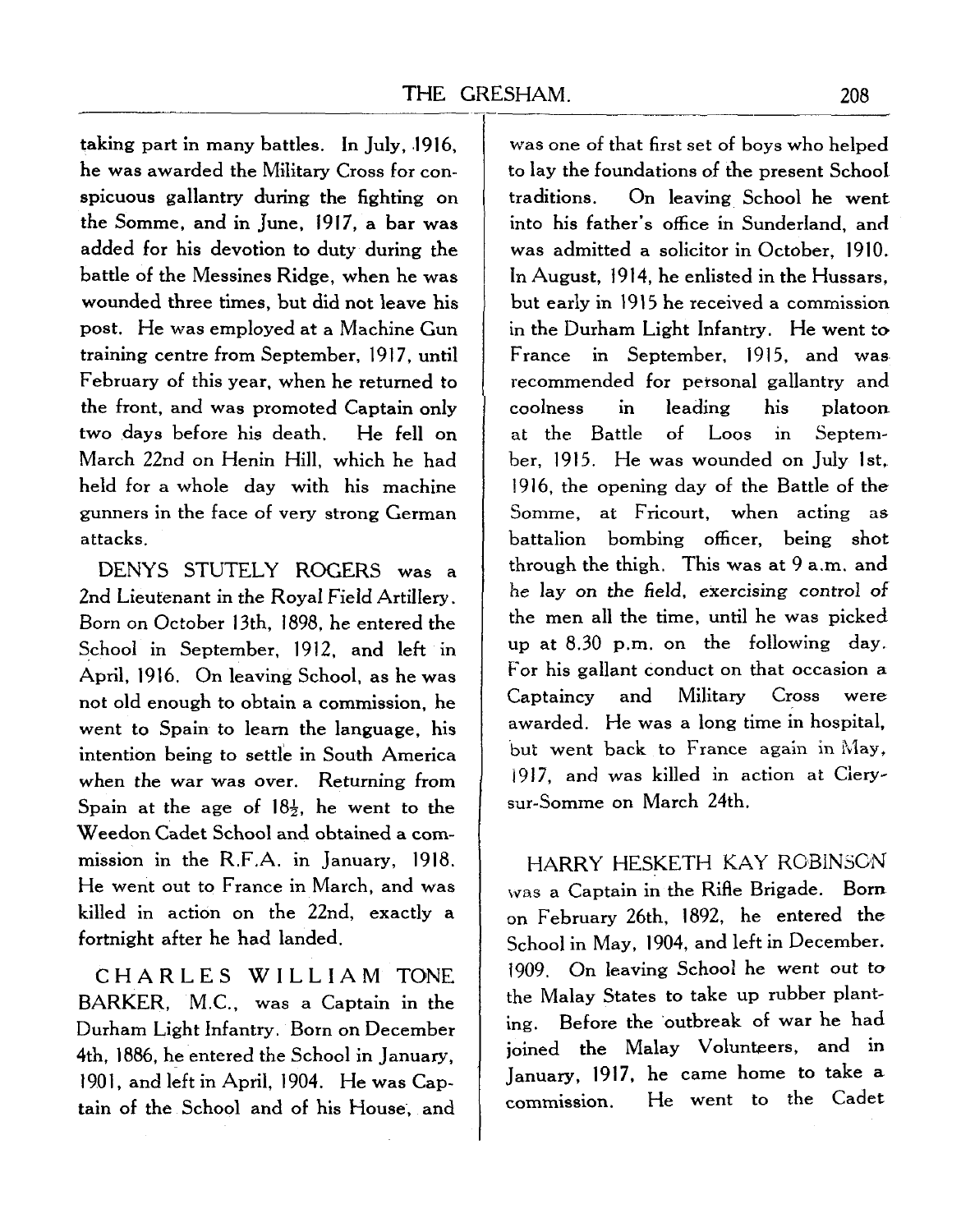Battalion at Lichfield, from which he was gazetted to the Rifle Brigade. He went to the front in September, 1917, and fell in action on March 26th.

HAROLD FREDERICK BARKER was a Major in the Royal Field Artillery. Born on January 6th, 1891, he entered the School in September, 1903, and left in December, 1908. He was a School Prefect and Captain of his House. On leaving School he entered his father's office and became a qualified solicitor a few months previous to the outbreak of war. When war broke out he was a Captain in the Durham Garrison Artillery, but he transferred to the Royal Field Artillery and went out to France with the Wearside Brigade in January, 1915, in command of "D" Battery. He was mentioned in despatches in the New Year's Honours List in 1917 and was recently promoted Major. He was a Staff Captain for several months and, except for leaves, was in France from January, 1915, until the time of his death. He was killed on Good Friday, March 29th, by the explosion of a shell on the forward observation post, while on duty there.

SIDNEY PRESTON was a Lieutenant in the Essex Regiment. Born on March 25th, 1889, he entered the School in January, 1898, and left in April, 1905. He was a School Prefect. On leaving School he went into a solicitor's office in London, and later passed the Preliminary Law Examination. When war broke out he enlisted in the Middlesex Regiment, was promoted Sergeant and later was given

a commission in the Essex Regiment. He went out to France in November, 1917, and was killed in action on April 10th.

THOMAS GEORGE SILLEM, M.C., was a Lieutenant in the Welsh Regiment. Born on May 22nd. 1895. he entered the School in September, 1910, and left in July, 1912. He was the first Captain of his House. On leaving School he went for six months to learn the scientific part of malting and brewing, and then entered his grandfather's business in Norwich. When war broke out he at once enlisted in the Norfolk Yeomanry, and was a Motor Cyclist Despatch Rider for a year. He then obtained a commission in the Welsh Regiment. He was wounded in October, 1916, and was awarded the Military Cross in September, 1917. He was killed, instantaneously, by a shell at Lindenhoek, just by Mt. Kemmel, on April 14th.

#### DIED OF WOUNDS.

GEORGE HAWKSLEY was a Lieutenant in the Inniskilling Fusiliers. Borri on April 4th, 1890, he entered the School in January, 1905, and left in July, 1908. On leaving School he went in for Estate Agency in Sheringham, but, when war broke out, he at once joined one of the University and Public Schools Battalions of the Royal Fusiliers. In November, 1914, he obtained a commission in the Inniskilling Fusiliers and went to the front in May, 1915. He took part in the battles at Richebourg and on the Somme in 1916. He went to the front for the last time in January, 1918, and fell in action on March 22nd.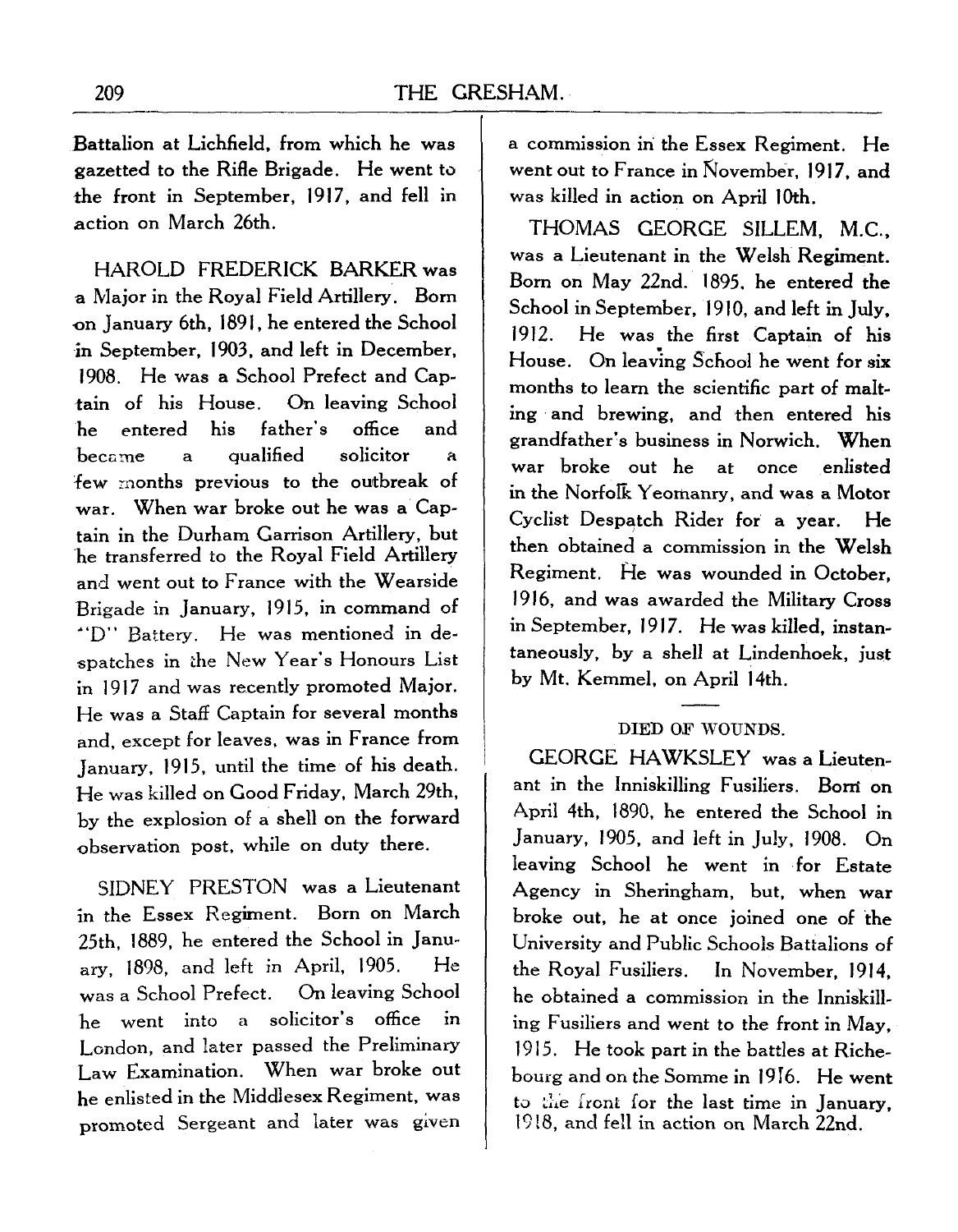HUBERT SALISBURY PALMER was a Captain in the Royal Army Medical Corps. Born on January 12th, 1888, he entered the School in May, 1902, and left in July, 1905. On leaving School he went to Edinburgh to study medicine. Whilst there he did a great deal of work in connection with the University Settlement and •was Sub-Warden for a year. He graduated in July, 1914, and joined the Army as soon as he could sell his practice, obtaining his commission in November, 1914. For the first eighteen months he was attached to a Home Counties Field Ambulance. In the summer of 1916 he was made Regimental M.O. to a battalion of the London Rifle Brigade. He went to France with them in January, 1917, and was with them until the battalion was disbanded in January, 1918. He was then attached to another Home Counties Field Ambulance. On the night of April 24th-25th he was on duty in an advanced dressing station on the Somme front, and had just finished dressing the wounds of two Germans, when a shell burst in the dug-out, seriously wounding him. He died in the afternoon of April 25th.

JOHN NORMAN WILLIAM ATKIN-SON PROCTER, M.C., was a Lieutenant in the West Riding Regiment. Born on July 25th, 1894, he entered the School in May, 1907, and left in April, 1912. On leaving School he went to Hornby Castle, near Lancaster, to learn Estate management. After that he farmed at home until he joined the Army in November, 1914, receiving a commission in a battalion of the West Riding Regiment. He went to-France in August, 1915. He was mentioned in despatches in April, 1916, and received the Military Cross in January, 1918, for " long, continuous service, and devotion to duty." He acted as signalling: officer to his battalion, and subsequently" was seconded for service with the Royal Engineers as Signalling Officer to his brigade. He was severely wounded on April 29th 'and died of wounds on May 2nd. He was buried in the cemetery at Esquelbecq.

#### WOUNDED.

B. W. H. Scott, Cpl., London Regiment,

F. Clayton, Capt., Cambridgeshire Regiment.

L. H. Knowles, 2nd Lieut., Suffolk Regiment.

R. Gooch, 2nd Lieut., Suffolk Regiment,

T. F, C. Frost, Lieut., Hussars.

J. P. Heyworth, 2nd Lieut., R.F.A.

H. M. Boxer, Lieut., Lincolnshire Regiment.

J. H. Carvosso, Capt., Princess Patricia's Canadian Light Infantry.

W. J. Spurrell, Major, Norfolk Regiment,

H. W. Lewis, 2nd Lieut., R.E.

WOUNDED AND MISSING.

H. E. Chapman, Capt., R.H.A.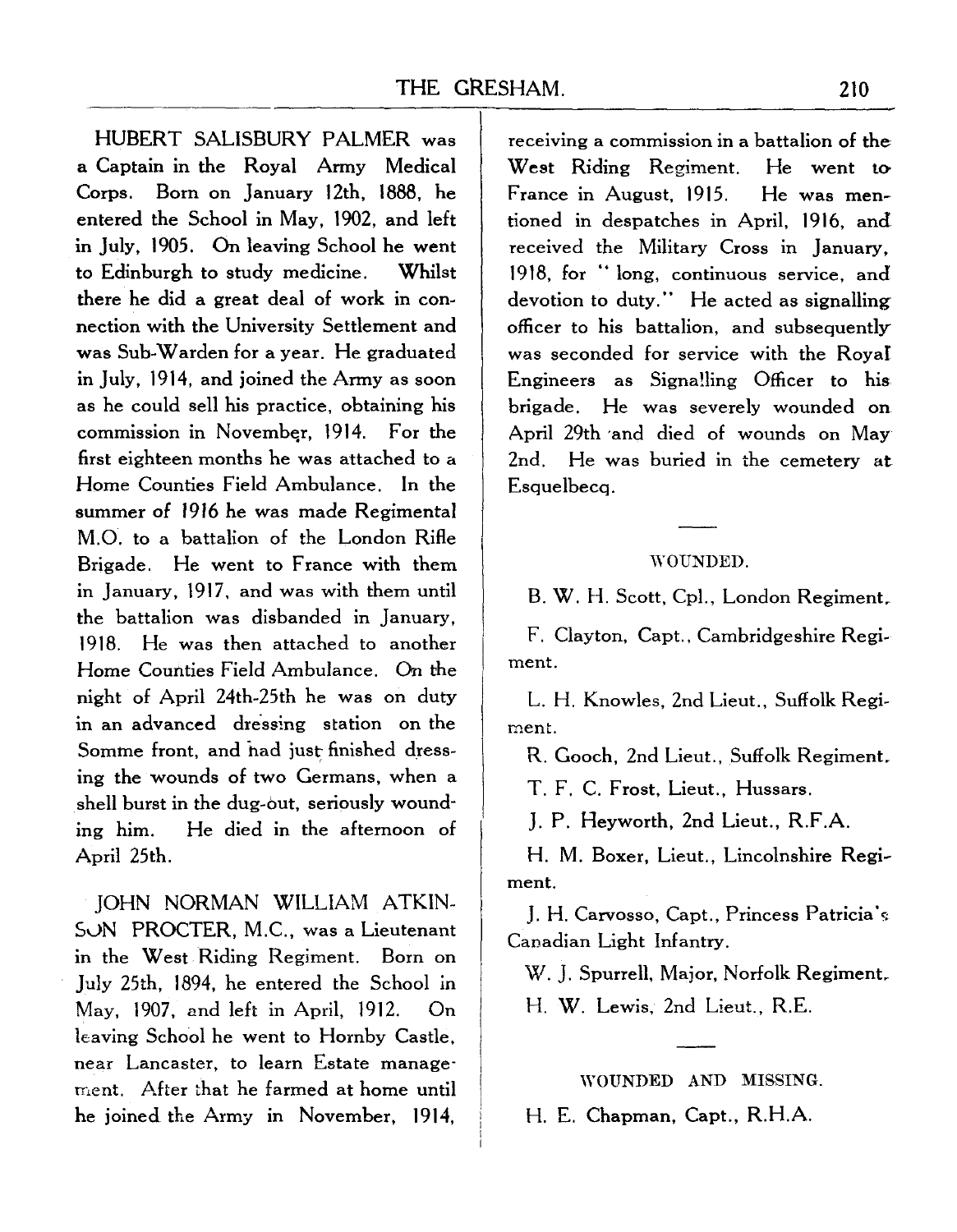#### WOUNDED AND PRISONER.

C. J. W. Trendell, 2nd Lieut., Norfolk Regiment.

#### MISSING.

O. S. D. Wills, Lieut., attd. R.E.

J. C. Ellis, 2nd Lieut., Tank Corps.

#### D.S.O.

In our December issue we recorded the winning of the D.S.O. by Major M. C. Clayton, Cambridgeshire Regiment. The following details have since been published :—

" For conspicuous gallantry and devotion to duty. He marked out the assembly position for the battalion under very heavy shell and machine-gun fire, and afterwards conducted the relief and assembly for the attack. He carried out a daring reconnaissance of the battalion front in daylight under rifle, machine-gun and shell fire, and showed the greatest gallantry throughout the operations."

#### MILITARY CROSS.

E. H. Johnson, Capt., R.F.A. :—

" On a tunnel, in which the personnel of the battery were sheltering, being blown-in and all the officers becoming casualties, he took charge and superintended the task of extricating the buried men. At the same time, thanks to his untiring and gallant efforts, the battery was kept in action, and,after the position had been shelled during the whole of

the day, he succeeded in moving the battery safely to a new position on the following night. His marked courage determination, and gallant example undoubtedly kept the battery in action during a very trying period."

In previous issues we recorded the winning of the Military Cross by Capt. J. M. Hewlett and 2nd Lieut. H. G. Cobon. The following details have since been published :—

J. M. Hewlett, Capt., Norfolk Regiment.—" During a raid, though losing his two company officers, he succeeded in reaching all the objectives, taking prisoners and killing many of the enemy,"

H. G. Cobon, 2nd Lieut., Norfolk Yeomanry.—" For conspicuous gallantry and devotion to duty. He showed great initiative and judgment in a difficult situation, and set a splendid example to his men by his courage and contempt of danger under heavy fire."

#### CROIX DE GUERRE.

E. A. Bartleet, 2nd Lieut., R.G.A.

STAR OF RUMANIA. C. H. D. O. Springfield, Capt., R.G.A.

MENTIONED IN DESPATCHES.

B. B. Winter, Capt., R.E.

H. S. Palmer, Capt., R.A.M.C.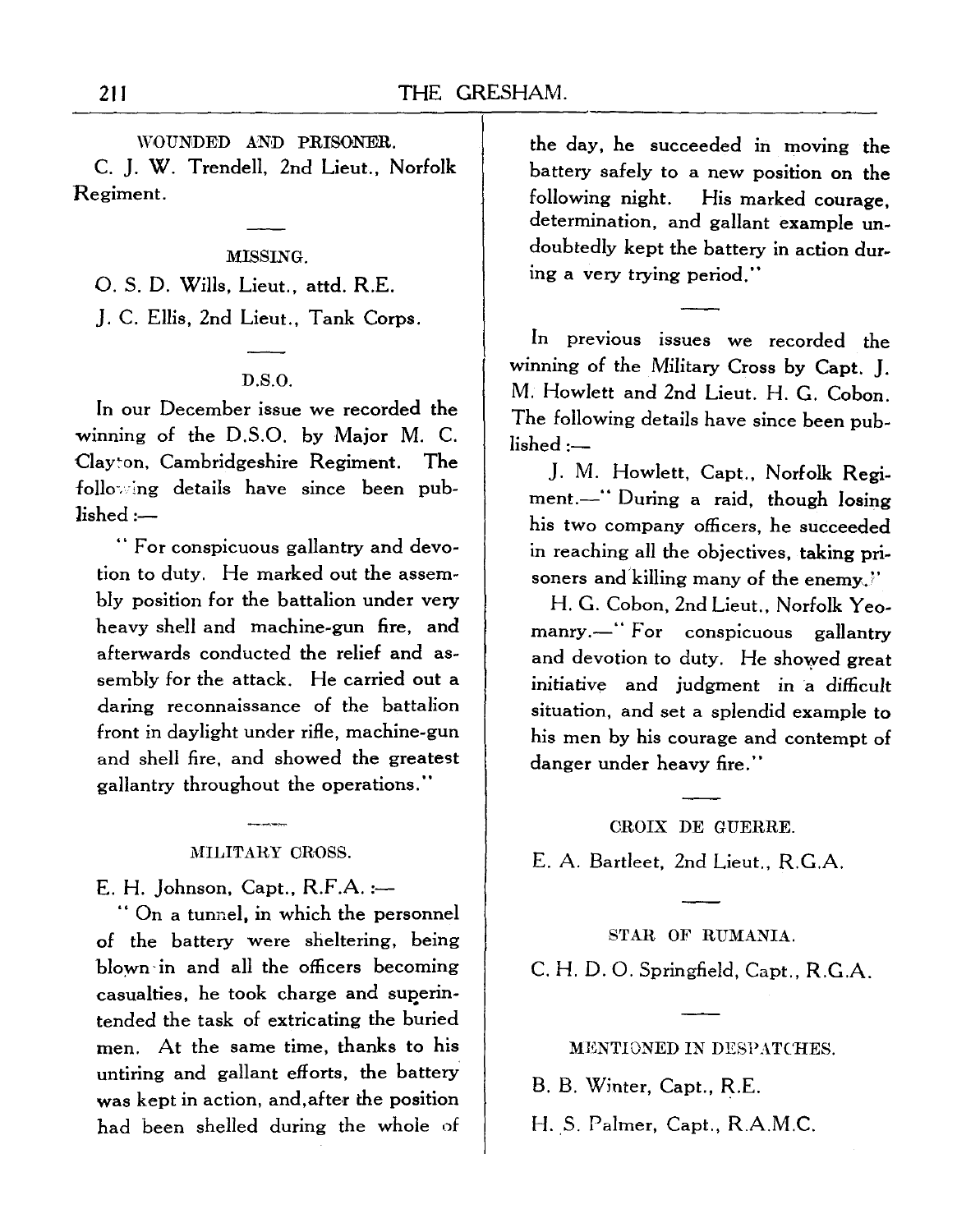#### **C.W.T.B.**

Captain of School, 1904.

# **H.F.B**

School Prefect, 1908.

Par nobile fratrum ! deeply attached in life—in death not divided.

In different ways, without a thought of claiming it, they won the love of those who knew them best. They deservedly were held in high esteem by all.

In the one there was a conscience so clear, so clean, that the only fear to us was of his unnecessary self-depreciation.

In the other a cheerfulness growing out of an abiding sense of right.

In both wonderful courage, unswerving loyalty and a great good comradeship. Friends to have and to hold and to be thankful for.

#### **A.H.G**

#### School Prefect, 1914.

A life of great promise—a radiant spirit.

In School and House he was a strong rock, and atnong O.G.'s a pillar—where pillars are many.

With eyes fixed longingly on Oxford and the subsequent " making of men," as a Master, fighting to him was but a duty to be faithfully done, in spite of its ugliness, its pitiful destruction.

Greatly gifted, he was further endowed with a wonderful charm that came from the heart.

His devotion to his School was surpassed only by his love of Home.

The gap he leaves seems irreparable.

# **CONCERT.**

#### PROGRAMME

Selection from the Oratorio — "The Last Judgement."  $\mathcal{L}$ *Spohr,* (PART ].)

Treble Solo :—R.D.O. Austin. Tenor Solo:—Mr. J. C. H. Daniel.

2 Songs. (i) The Lass with the delicate air. *Arne*

(ii) When  $M_{\text{Yra} }$  sings. ...  $A.L.$ 

(iii) Good morning, Brother Sunshine. *Liza Lehman n.*

Miss Kathleen Wallis.

3 Pianoforte Solos. (i) Echo Rustique Rébikov (ii) Intermezzo. Op. 117. No. *\, Brahms.*

J. T. Roberts.

4. Symphony. No.  $2 \text{ in } D$  Major ...  $Haydn$ . (i) Adagio. Allegro.

(ii) Andante.

(iii) Menuetto.

(iv) Allegro Spiritoso

We have grown accustomed now to our terminal concerts containing one work for combined Chorus and Orchestra, and those of us who have been present at a number of the concerts have become acquainted with a delightfully varied selection of these. compositions.

The choral item of last term's concert, however, presented a feature which was new, at any rate to most of us, and most interesting ; that is to say—the solos for treble and tenor voices. These were beautifully rendered by Mr. Daniel and R. D. O. Austin; both singers left us with a regret at the shortness of their performance and a wish to hear them again. In one's natural admiration for the soloists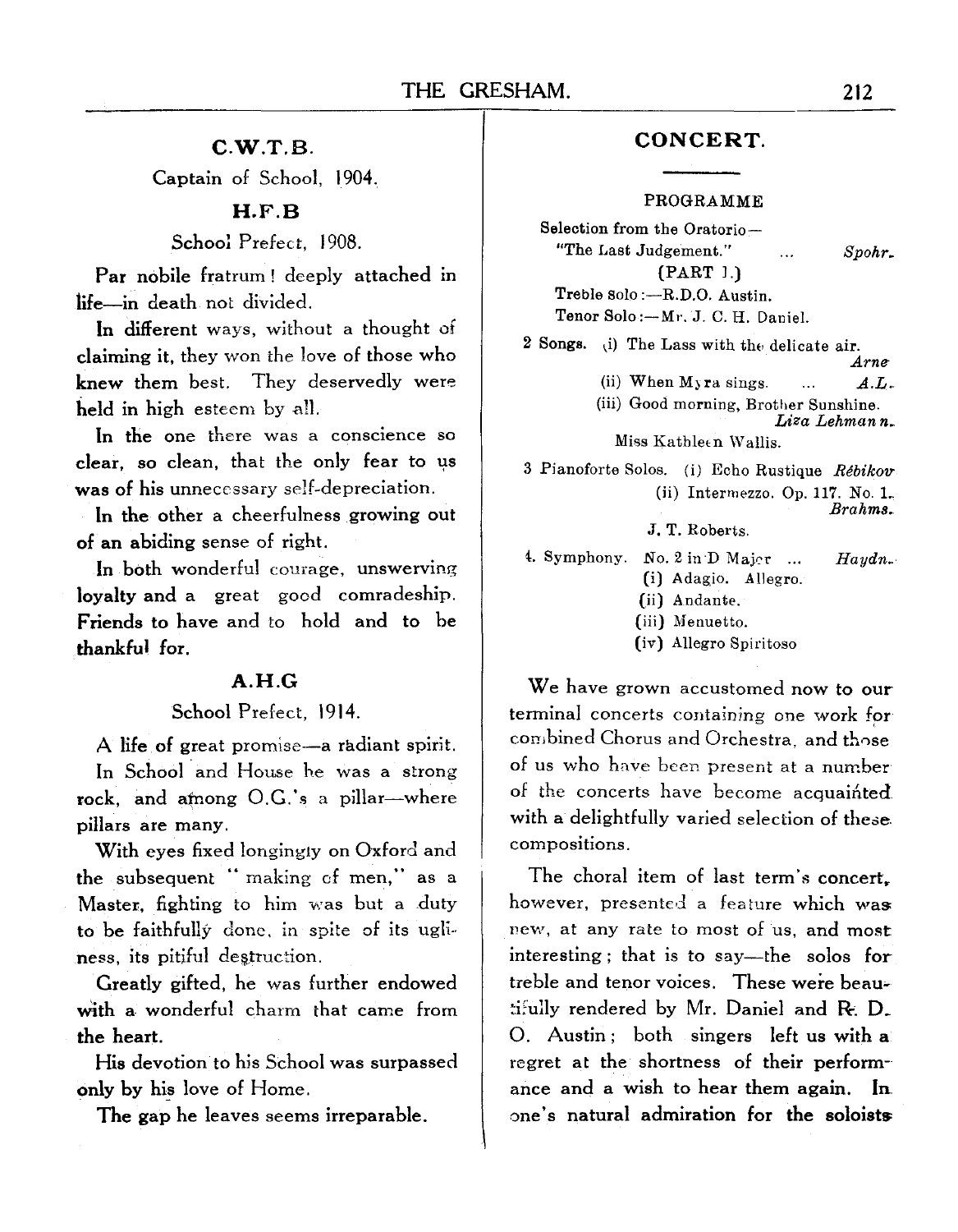•one must not forget to praise the members •of the Choir and Orchestra, who maintained in Spohr's somewhat difficult work the high standard we have learned to expect from them.

A soprano solo is a rare treat in our School concerts, and the next item, songs by Miss Kathleen Wallis, was, to judge by the reception, fully appreciated. Miss Wallis' fine voice and the natural charm of her singing could not fail to arouse enthusiasm, and we owe her many thanks for her kindness in coming.

Familiarity with J. T. Roberts' playing made his name welcome on the programme, and his sympathetic performance of two piano pieces fully justified our expectations. In the Brahms, in particular, we congratulate him, for the Intermezzo is so familiar as to make it difficult to play with success. This piece also showed to advantage the delicacy of touch which is one of the chief features of Roberts' playing.

The last item, the Haydn Symphony in D major, was performed with great credit to the Orchestra. It was played throughout with spirit and taste, and was much enjoyed by the audience.

The work seemed very well chosen for our Orchestra, and considering that several of the instruments have to sustain a part alone, or almost alone, an excellent effect -was produced.

In conclusion, a word of praise and appreciation is due to the individual members of the Orchestra, especially those who by their effort and initiative have augmented the number with instruments we have had hitherto to do without.

# *H on* rig ED ED

#### **HONOUR.**

H. C. T. Faithfull, R.M.A., Woolwich, (15th).

#### ж **H** H

# **THE ANTIDOTE.**

It is ten o'clock at night, rain is falling, and it will be a long time before I reach home. I am in a bad temper. The utter futility of the war and the discomfort we suffer in England make me, for one selfish moment, an ardent pacifist. Here I am in the middle of a large town in England and in pitch darkness—I run into a lamp-post —why don't they allow us to use lights on a night like this? No sensible German would leave the Fatherland. Here I turn a corner and see a glare of light down the road. It comes from the station and I recollect that a convoy of wounded from the Western Front is due to arrive to-night. Round the entrance there is a small group of orderlies, amongst whom I recognise a friend, who gets permission from an officer near-by for me to stand with them. A long line of ambulance cars stretches beyond the glow of the lights into the darkness, the foremost car. standing ready in front of the entrance. At last they bring the stretchers, each one containing its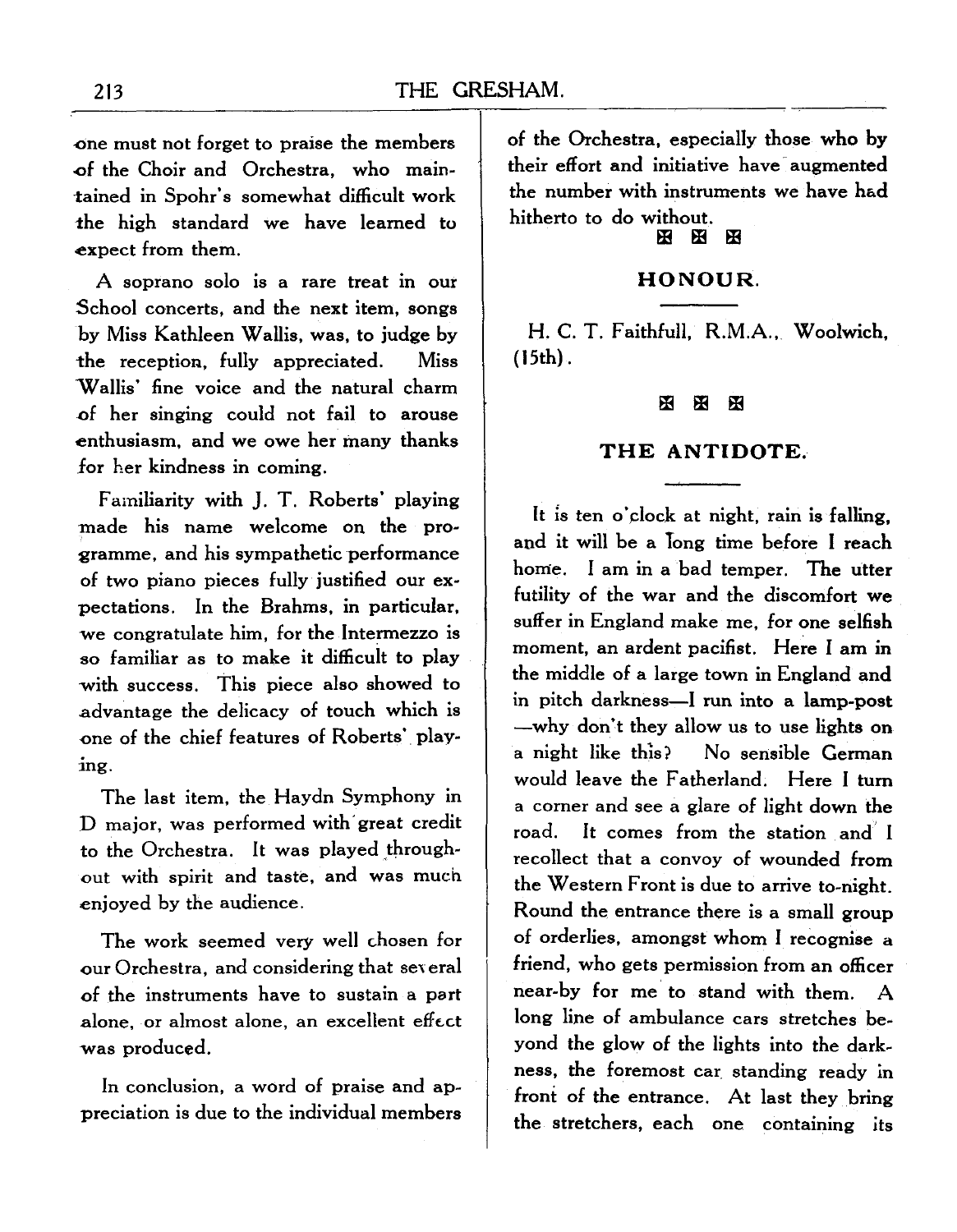piteous burden. The first twenty are bad cases, and are treated very gently. An orderly tells me that some of them are not expected to survive. The stretchers are placed in the cars, which move noiselessly away and glide out of the station yard, en route for the hospital, thus closing the last stage of a long and weary journey.

Next come the men who are able to move and talk. They are laid in rows on the pavement, and put, one by one, into the cars. I notice that almost all are smoking, and very cheerful. One of them asks me for a cigarette. I obtain one and offer it to him, wondering why he does not take it. " Put it in my mouth," he says quite simply, " I have lost both arms." I do so, and light it with a shaking hand. He is wonderfully cheerful, because he has returned to " Blighty " for evermore, and he never seems to think of his loss for one moment. He is put into a car at last, and driven away.

And so they are brought, lying on the stretchers, many *gf* them suffering intense pain, but all quite cool and cheerful. They have been to the war, they say, they have been broken, and they are now to be mended and sent out again—but not just yet!

I wish them good-night and cross the station yard for home. As I press through the small crowd that has collected I hear one man say to another " I've no pity for 'em, they shouldn't be such fools." On the way home I realise that I have gained an impression that I shall never lose ; I see

clearly the fine and the sordid things of life that the war has revealed to us, and I realise that we at home owe a debt, which we can never repay, to those who have fought. I feel thankful for what I have seen and better for the few minutes spent with those, wonderful men, my only regret being that my experience cannot be shared by all.

#### $\mathbf x \mathbf x$

#### O.T.C.

#### PROMOTIONS.

May 8th, 1918.

To be Sergeants :— Cpl. E. C. Ashworth. Cpl. G. F. E. Story. To be a Corporal:—

Lce.-Cpl. A. D. C. Bell. To be Lee.-Corporals :—

Pte. M. J. Gregory.

Pte. G. S. Bell.

Pte. E. A. Berthoud.

This term there is much to be done. The Annual War Office Inspection will be held on June 27th. The Straight Shield Competition will take place later in the term, and will be contested this year by only two platoons, several reasons having made this advisable. During the term the Course of Musketry Training will be continued, special attention being paid to all visual work. The Physical Drill has caused a marked improvement in the physique of the whole Corps, and Major Walter, who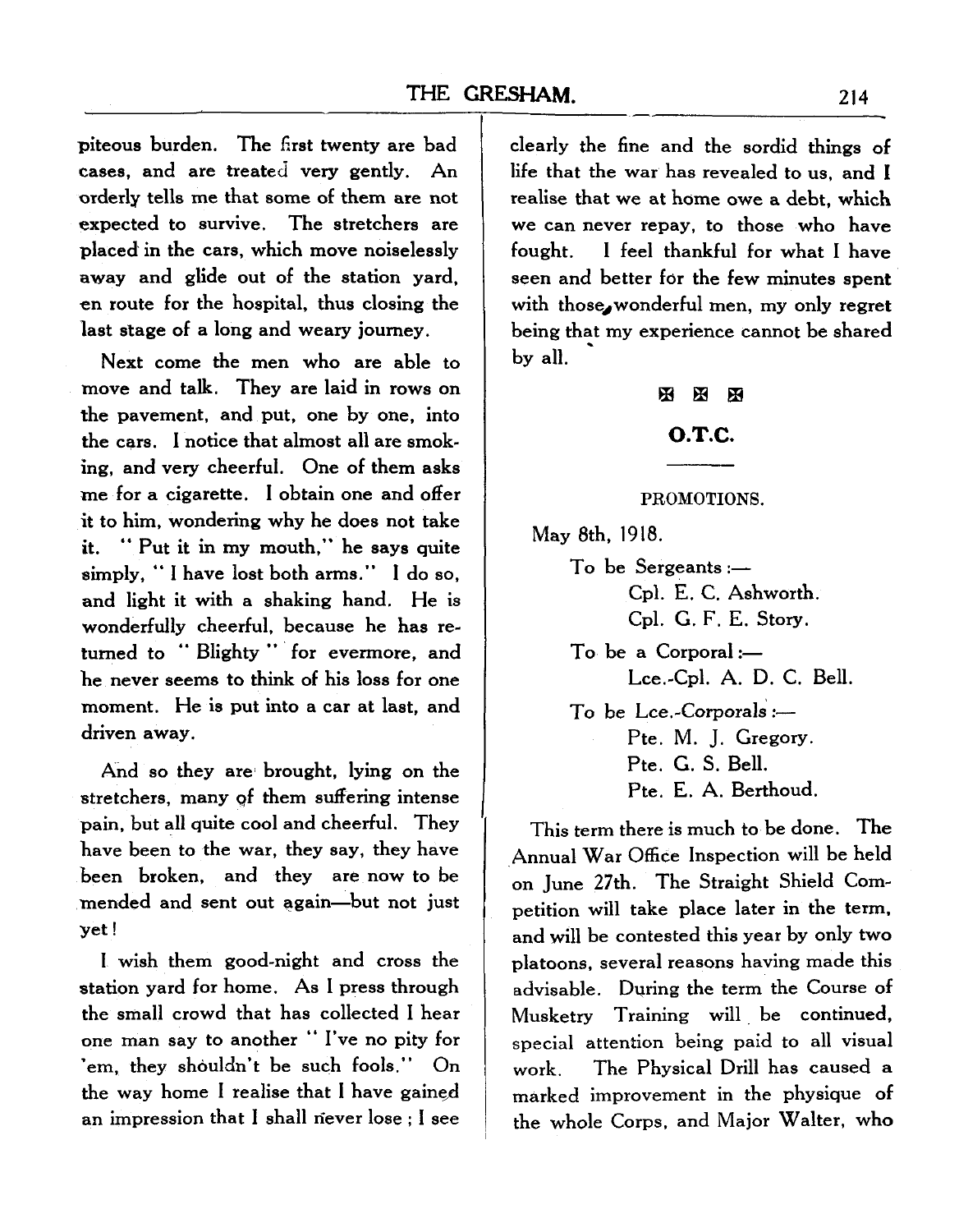inspected the Physical Drill last term, expressed himself as well satisfied with the work he saw.

The Corps did well in the Country Life Competition this year, our place in the list of results being ninth. Lieut. Partridge and the Shooting VIII, are to be congratulated on their success.

The Corps was represented at Norwich, on May 8th, by Sergt. G. F. E. Story, when the Military Cross was presented to the parents of the late Lieut. H. G. Cobon, Norfolk Yeomanry.

The following N.C.O.'s have left the Corps :—

Company Sergt.-Major H. C. T. Faithfull, to enter Woolwich.

Sergt. W. D. F. Wilson, to go to a Training Centre for the Welsh Guards.

Cpl. D. C. P. Phelips, to join an R.E. Cadet Unit.

Cpl. W. F. B. Hanmer, to join an R.F.A. Cadet Unit.

Lee.-Cpl. D. M. FitzGerald, to enter Sandhurst.

# $\times$   $\times$ **HOCKEY.**

HOUSU MATCHES. OPEN.

1st Round.

Woodlands beat School House by 5 goals to 1.

Kenwyn and Day-Boys beat Farfield by 6 goals to 1.

2nd Round.

Woodlands beat Kenwyn and Day-Boys by 2 goals to 1.

School House beat Farfield by 10 goals to 2.

UNDER 15<sup>3</sup>.

1st Round.

Kenwyn 'and Day-Boys beat School House by 3 goals to nil.

Farfield beat Woodlands by 3 goals to 2. 2nd Round.

Kenwyn and Day-Boys beat Farfield by 10 goals to nil.

School House beat Woodlands by 3 goals to 2.

#### $F$ f $F$

#### **THE CHAPEL**

For about a couple of yeais it has been our custom to give, from time to time, a statement of accounts in which the four Chapel Funds are treated as one. This corresponded with an arrangement with the Bank, by which interest was to be paid on the deficit obtained in this manner. This deficit was in July, 1916, about £1,500; in May, 1917, it was about £850; to-day, as the statement below shows, it has been reduced to under £200. This is very gratifying, and we are not without hope that, by the end of July, it will have entirely disappeared; Another handsome gift of £100 to the War Memorial Fund,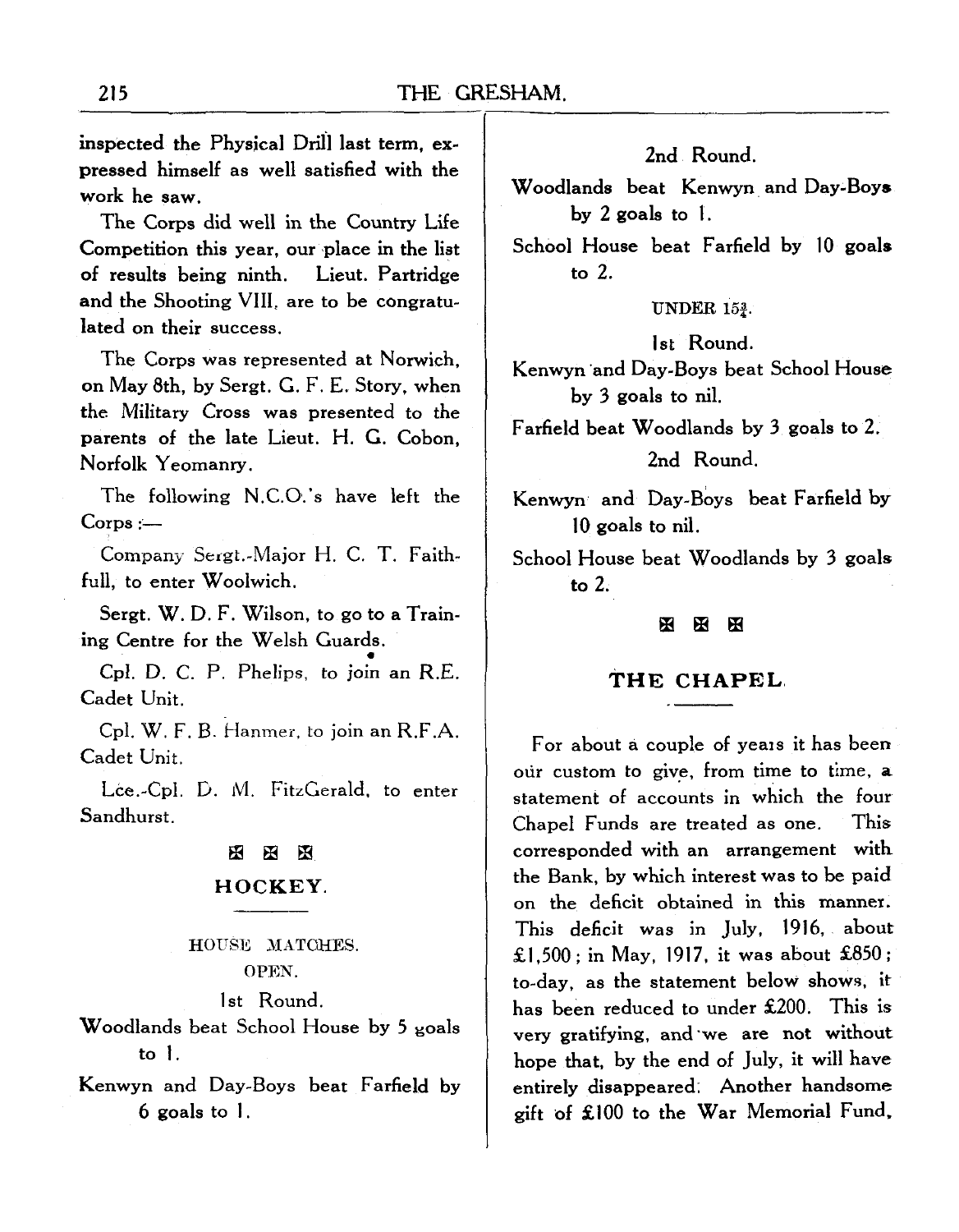**this time from Major Wright in memory of his son, Lieut. J. M. S. Wright, R.F.A., -who fell in action on February 24th last, has helped very materially towards producing this result.**

**It is, however, important to make it quite clear, that, when the deficit is removed, about £1000 more will be required for the completion of the building. The actual cost of the remainder of the Screen. Panelling, and Stalls, as stated in detail in " The Gresham " of June, 1915,amounts to £803, and there are a number of other items which will probably bring the total up to the £1000, which we have indicated.**

**It is intended to hold a meeting very shortly to discuss the question of the exact form that the " War Memorial " should take, and the outcome of this meeting will be announced to Old Boys and friends of the School in due course.**

**•In the meantime a special effort is to be made to remove the present deficit. At Miss Howson's suggestion the annual sale at the end of this term is to be enlarged in scope, and requests have recently been sent out for gifts of " white elephants and any useful articles which would be likely to find purchasers.**

**After that we shall be able to proceed, with an easy conscience, to the obtaining of the £1000, which will enable us to complete the Chapel.**

| STATEMENT OF ACCOUNTS.        |                   |       |  |
|-------------------------------|-------------------|-------|--|
| MAY 15th, 1918.               |                   |       |  |
| <b>CREDIT.</b>                | ₽.                | s. d. |  |
| War Memorial Fund<br>$\cdots$ | 846 4 1           |       |  |
| Old Boys' Fund<br>$\cdots$    | $\ldots$ 791 10 8 |       |  |

143 12 5

School Fund

| Present Deficit  |        | $\cdots$ | 190 1 9    |        |      |
|------------------|--------|----------|------------|--------|------|
|                  |        |          | £1971 8 11 |        |      |
|                  | DEBIT. |          | £ $s. d.$  |        |      |
| Chapel Fund      |        |          | 1963 13 8  |        |      |
| Interest to date |        |          |            | 7 15 3 |      |
|                  |        |          | £1971      |        | - 11 |

#### ffl ffl ffl **CHAPEL FUND.**

| 1917.<br>Mar.—Previously acknowledged  10,497 12         |               |    | s. d.<br>4 |
|----------------------------------------------------------|---------------|----|------------|
| Mrs. Heplburn (9th)                                      | 3             | 0  | 0          |
| Old School House Box (17th)                              | ı             | 9  | 6          |
| Woodlands Box (8th)                                      | 3             | 2  | 6          |
| Apr. - Mrs. Matthews<br>                                 | ı             | 1  | 0          |
| N. F. Wilson<br>$\sim$                                   | 5.            | 0  | 0          |
| Mrs. Oldham (3rd)<br>                                    | $\mathbf{1}$  | 0  | 0          |
| Rev. A. C. Davies (2nd)<br>                              | $\mathbf{2}$  | 2  | 0          |
| $\mathbf{May}\rightarrow \mathbf{Anonymous}$<br>$\cdots$ | 1             | 1  | 0          |
| Mrs. Moore<br>$\ddotsc$                                  |               | 10 | 0          |
| Edward Rhodes (5th)                                      | $10 \; 10$    |    | 0          |
|                                                          | 10,526        | 8  | 4          |
| Promises not yet fulfilled                               | 100           | 1  | 4          |
| Total                                                    | $ \; £10,626$ | 9  | 8          |

#### H yn m n3 m WAR MEMORIAL FIIND.

| $-1917.$                               |  |  | £ s.d. |  |
|----------------------------------------|--|--|--------|--|
| Mar.—Previously acknowledged  691 14 1 |  |  |        |  |

| Total   £846 14 1                     |                  |                |  |
|---------------------------------------|------------------|----------------|--|
| In Memoriam, N.A. and H.T. $5\quad 0$ |                  | $\overline{0}$ |  |
| May --J. R. Eccles $(3rd)$ 50 0       |                  | - 0            |  |
| Apr. - In Memoriam, J.M.S.W.          | $\ldots$ 100 0 0 |                |  |
| $max. -1$ reviously additionally      | $\cdots$ VV-17 1 |                |  |

#### **H3 CJ2 OQ OLD BOYS FUND.**

| .1917.                                           | £                | s. d.               |          |
|--------------------------------------------------|------------------|---------------------|----------|
| Mar.-Previously acknowledged                     | $\ldots$ -765 10 |                     | 8        |
| J. F. Laverack<br>$\sim$                         | $\boldsymbol{2}$ | $\Omega$            | 0        |
| Apr. $-C. R. Frears \dots$<br>$\cdots$<br>$\sim$ | 5.               | 0                   | 0        |
| E. M. Royds Jones (3rd)<br>$\cdots$              | 5.               | 0                   | -0       |
| <b>B. A. Parkes</b><br>$\ddots$                  |                  | 0                   | $\bf{0}$ |
| E. N. Prideaux-Brune<br>i i i                    |                  | 50                  | - 0      |
| P. L. Ashford $(2nd)$<br>                        |                  | $2 \quad 0$         | $\Omega$ |
| E. W. Carvosso (2nd)<br>$\ddotsc$                | $^{2}$           | $\bf{0}$            | - 0      |
| May-J. G. de Viti de Marco (3rd)                 |                  | $2 \quad 0 \quad 0$ |          |
| In Memoriam, G.J.F.                              | 2.               | 0                   | ∩        |
| Total<br>$\ldots$                                | $\pm 791$ 10     |                     |          |
|                                                  |                  |                     |          |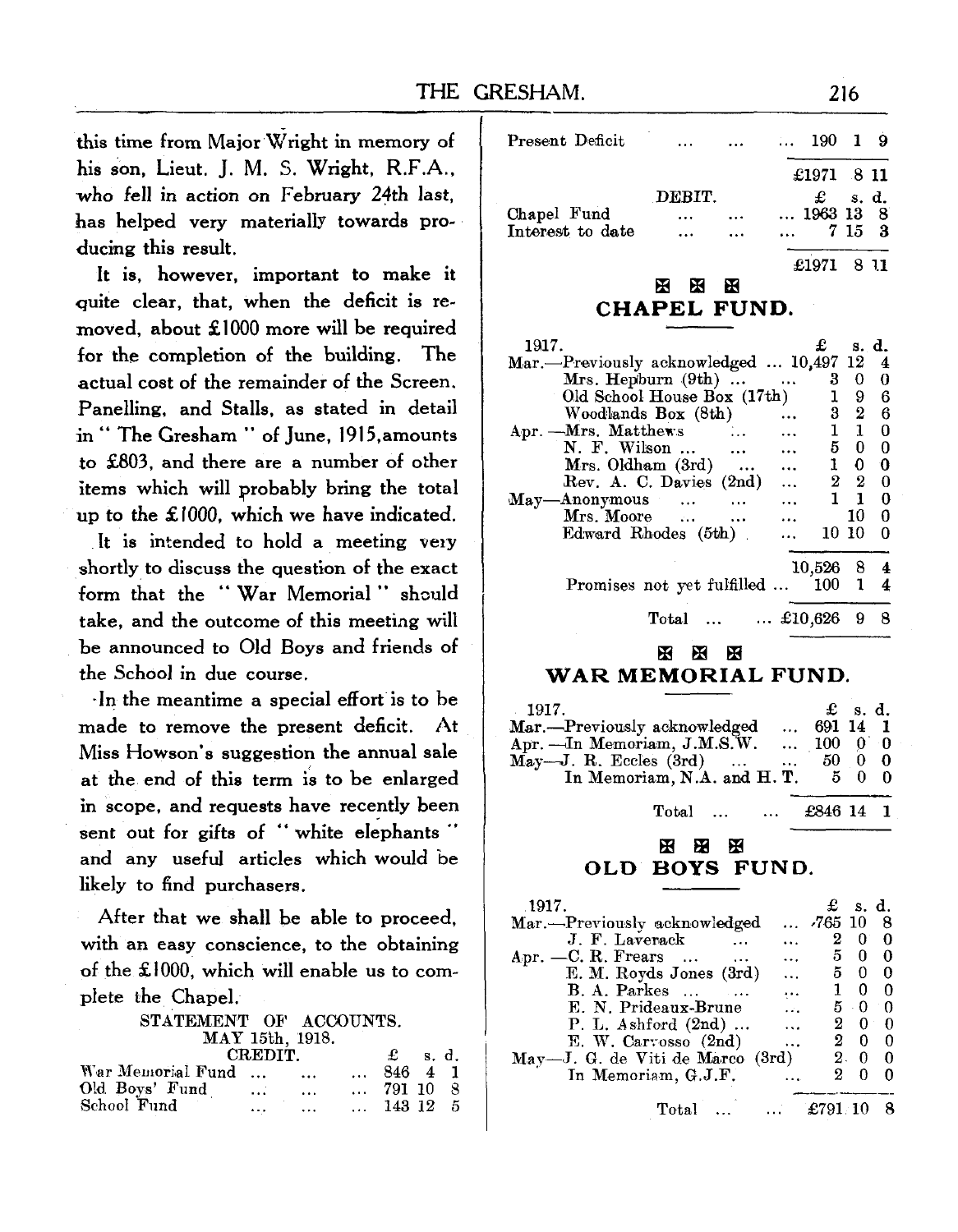#### **SCHOOL FUND.**

£ s. d.  $137, 12, 5$ 1917.<br>Mar.—Previously acknowledged<br>Lent Term ... ... . . . Lent Term 6 0 0 Total ... £143 12 5

 $\sim$ 

#### H yo no O3 Q3

#### O.G. NEWS.

The Colonel of Capt. A. H. Graves' Battalion of the Machine Gun Corps wrote to Mrs. Graves :—

" I am very sorry to have to tell you that your son, Captain Graves, was killed in action on the 22nd of this month. I have known your son 'for a long time, as I commanded the 69th Company in the latter part of 1916, and I feel the loss myself more than I can say. He died like the perfect soldier and gentleman he was, commanding his men under most trying circum-<br>stances. He was ordered to hold a certain Hill (Henin Hill), and while any of the company were left they held it. He was wounded in the thigh slightly and carried on; he was wounded again in the same place and was unable to walk. The acting Sergt.-Major of his Company, Sgt.<br>Hunnable, got him on his back and was carry-<br>ing him out, when a bullet hit your son in the<br>head, killing him instantly. He really died a<br>wonderful death, and if you read the co

#### **Major Parke wrote :—**

"I daresay you have read the account of the machine guns on Henin Hill. Your son was in command of those guns, which by their action prevented the eneny from taking the hill for a whole day, and earned the special commenda only been with us for a very short time, but in that time he had proved himself a very fine officer, and was much liked and respected by all ranks. I feel his loss very deeply, as he was the best second in command I have ever had, and had already done a great deal for the Com- pany."

#### A. fellow-officer wrote :—

"I myself mourn the loss of a friend for whom I had a great admiration and affection, and I know this feeling was shared by all who were privileged to know him. I have met no one who placed his duty before his interest to

# A fellow-officer of Capt. C. W. T. Barker wrote to Col. Barker :—

" The Battalion, as you will know, was in- volved in the withdrawal from March 21st until April 2nd. During the first tew days your son's Company (" C'') and mine (" D") constantly supported and helped each other out of exceed-<br>ingly difficult situations. We were together<br>always, our Company Head Quarters were to-<br>gether and we advised each other on all things.<br>All went well until the 24th when your Clery-sur-Somme. We had hard hand-to-hand fights with the enemy, and, although in vastly tives, "C" Coy. beat him off and held him off until the fight had gone on for  $2\frac{1}{2}$  hours. Then, after a perfect shoal of cylindrical stick bombs,<br>he drove us back by sheer weight of numbers.<br>Your son and one of his officers were killed in-<br>stantaneously by one of the bombs. It is almost<br>unnecessary for me to tell you

The following letter was received by Col. Barker in November, 1915, giving an account of his son's very gallant conduct in the Battle of Loos:—

15, Birley Road,

Whetstone, Middlesex.

10th Nov., 1915.

Bear Sir,—For a very long time, in fact ever since Srpt. 26th, 1915, I have been anxious to write and tell you how very gallantly and nobly your son behaved in the terrible engagement of iLoos. Terrible as a test for green troops, but very nearly magnificent as a feat of arms, I

suppose.<br>I have not been able to put my feelings into<br>words. If I tell you he was perfectly cool and self-possessed in the mcst trying circumstances,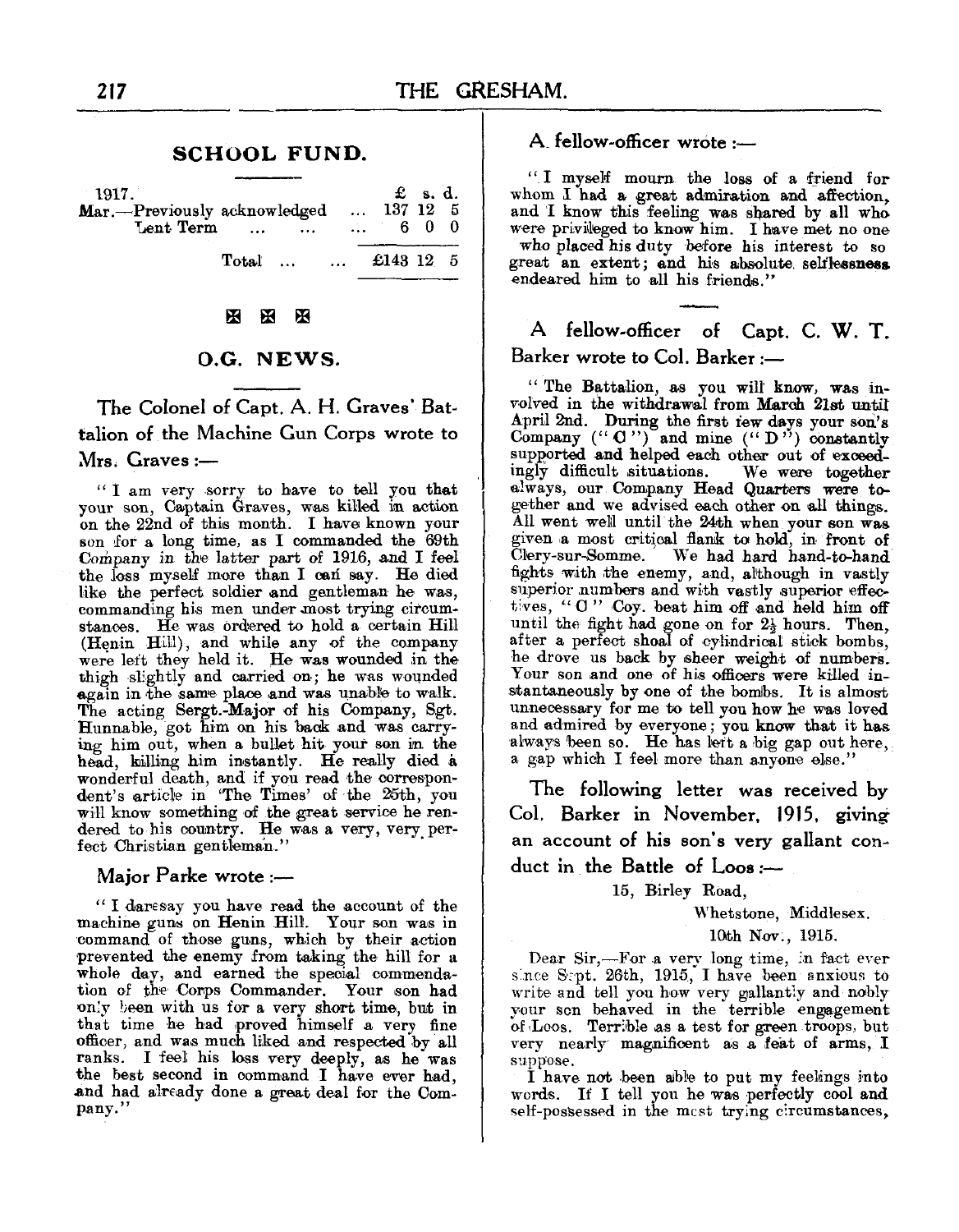and utterly unselfish and unmindful of his own safety in his regard for that of others, it would but ill convey my meaiuii.^. It would' not tell

When I was weak and faint trom loss of blood I did my utmost to persuade him to leave me, but he would not. He propped me up and half dragged me across an open stretch of country under fire and into a trench, and later on he again helped me along through the streets of Loos during a terrible bombardment.

Shells and bricks were tumbling about the narrow streets all around us. Eventually he brought me safely to a dressing station, but such a hurry he was now in, to get out of the safe place he had brought me to, in order to rejoin the regiment, that he would not rest a moment whilst my arm was dressed.

Before any of this, however, he exhibited a magnificent piece of cool calculating bravery. We were in a dug-out (tour officers), snipers and machine guns in front and in the rear of us, and an occasional shrapnel over us. The entrance having been dug by the enemy faced the wrong way for us and shots came in through the entrance. Your boy and I were both hit by spent bullets or shell. His cap was cut and his head bruised, hut not cut. My cap was dented, hut not penetrated. Behind us were trenches from which apparently shots were being fired over and round the roof of our dug-out. We could not tell which side was holding the itrenches, but the probability seemed in favour of them heing in enemy hands. Our situation was extremely precarious, and we thought we stood a serious . risk of being captured it we remained long where we were.

Most seemed to want to retire the way we came, but I considered it certain death to attempt to go so far. In the end your son volun-<br>teered to go and see who held the trench near  $b\mathbf{v}$ .

He went, armed with my revolver, under fire for 100 or 120 yards, and there he found a back to the dug-out, and, as I said, remained to the very last to help me along.

In saying that none could have behaved in the circumstances more gallantly or more chivalrously I am not exaggerating because I was the recipient. It is not my opinion alone, but that of all my brother officers with whom I have spoken.

 $W_{\rm P}$  are all very proud of your boy, and his eal'mnt behaviour has been brought before the higher authorities.

T hope and pray that he may be safely re-

stored to you, and that I may be allowed to number him with my best friends.

> Believe me, dear Sir, Yours truly, (Signed) B. BERTRAM JOHNSON, Major, 15th Durham L.I.

P.S.—My wife says this letter is better than the others, but still very ineffective. She says it is not as graphic a description as one I wrote to a triend, but I have already written so much that I feared to bore you.

**The Officer Commanding the Battery, to which Major H. F. Barker was attached, wrote to Mrs. Barker :—**

" Your husband was attached to my battery for a month to gain experience before command- ing a battery of his own. He had been with us about a fortnight, during which time we had all learnt to love him. We have lost a very fine friend, and the service a very good officer by his death. On the 28th he did magnificent work. The Bosche attacked us heavily then; he was full of zeal and keenness, and did several very dangerous messages for me, when I had no one left to send. That evening I asked him to go to a forward observation post, which we had duty. He was killed there the following morning. Two other officers were in there at the same time and a shell landed on top and killed all three instantaneously."

**One of the subalterns in the Battery wrote :—**

# " I would like to tell you how much the subalterns and everyone loved him. The day before, during the battle, he was simply splen-<br>did, an example of cheerfulness and courage that inspired the whole battery. Although he was only attached to us for a course, he himself volunteered to take it in turns with the subalterns up at the O.P. He relieved me there th? night before he was killed. He was as cheery as anything at the time, and one has the consolation of knowing he was killed instantan- eously."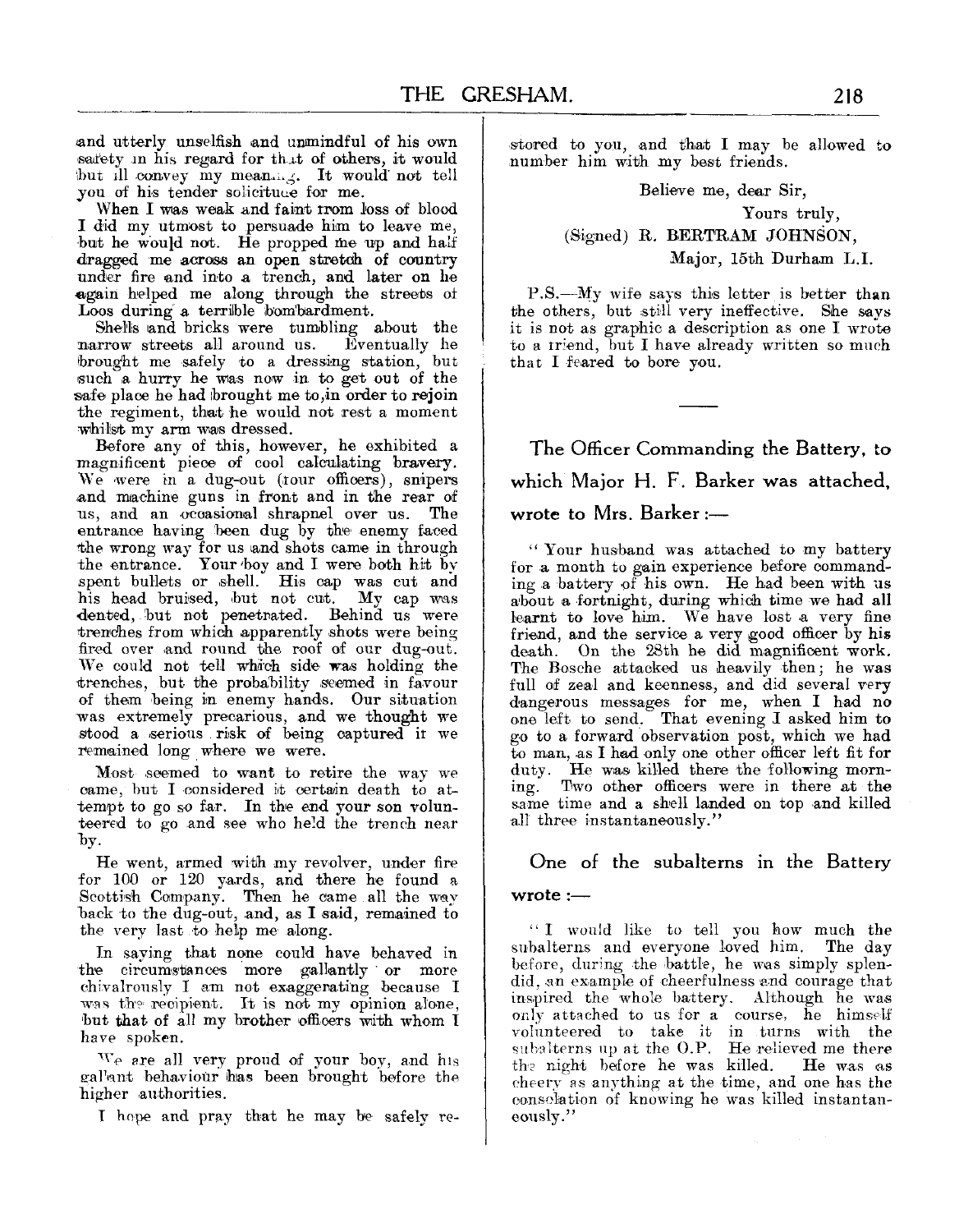**The Colonel in command of Lieut. T. G. Sillem's battalion wrote :—**

" At the very first he impressed us with his sterling qualities and was immediately appointed to command a Company, which he led with great gallantry and skill. He was one of the best officers the battalion has ever had; hence his loss is all the more felt.'

**Col. W. L. Beales, of the Royal Inniskilling Fusiliers, writing to Mrs Hawksley about the death of her husband, Lieut. G. Hawksley, said:—**

" I am deeply grieved to hear of the death from wounds received in action of your gallant husband. He was a splendid fellow and beloved by all with whom he came in contact."

**A fellow-officer wrote :—**

" He was one of the great friends I made in France. He was the life and soul of our me&s; everybody was so fond of him, the *men* mess; everybody was so fond of him, the men as well as the officers. He never seemed to be put out over anything, or ever said an unkind word of anyone." *I* am sure that, even at such a terrible time, you will be proud to Learn thnt his regiment has been the sole topic of talk<br>here! They simply covered themselves with They simply covered themselves with glory. Although attacked time after time by superior numbers, they did not give a foot of ground."

# **An R.A.M.C. officer writes of Lieut. S. Preston to his mother :—**

" It was whilst we were together in barracks that I got to know and love your son. For there is no doubt about the fact that everyone who really knew him loved him. His men worshipped him, and his was out and away the best and most efficient company in the battalion in consequence. I often had the opportunity of learning what his O.O. thought of him. When- ever there was something special to be done it •was always Preston's company to whom it was entrusted, for whatever he had to do was done thoroughly. I don't think he had an atom of selfishness in his nature, for all that he did was

for someone else and nothing was too much trouble."

**The Brigadier of Lieut. Procter's Brigade wrote to Mrs. Procter:—**

'' I am very grieved to write to you regarding, the death of your son, who was my signal officer. He was wounded in the battle of April 29th under the following circumstances. My battle headquarters were at a cottage, and we had located the bulk of our personnel in another small house about 150 yards away. There was a terrific bombardment going on, and we sud- denly saw that the other cottage had been hit by a shell and that some signallers were wounded. Your son at once went across to<br>stop an ambulance on the road in order to get them away quickly and unfortunately got hit himself by another shell on the way over. Your son was a model of an English officer and gen-tleman. As regards his work, I cannot speak too highly of him. Most able and devoted to his duty, he was of the greatest assistance to me and my commanding officers, and I shall be quite unable to replace him."

**A fellow-officer wrote :—**

<sup>"</sup> He was one of the very best, absolutely fearless and loved by every officer and man  $\infty$  the battalion. I myself have lost in him a very good friend. He was always the life and soul of the headquarters' mess. He was a son to be very proud of."

**Another officer wrote :—**

"Your son has rendered yeoman service to the battalion during the last two and a half years. We all miss him very much; he was always .so cheery and in the lines he was won- derful, setting all around him a magnificent example."

# **The Assistant Director of Medical Services wrote of Capt. H. S. Palmer:—**

" His loss will be deeply felt hy all officers, and men with whom he came in contact, as he was a most gallant officer in the field and a<br>highly accomplished doctor. He was a great highly accomplished doctor. favourite with his brother officers and one of the best medical officers in the Division. His loss is irreparable."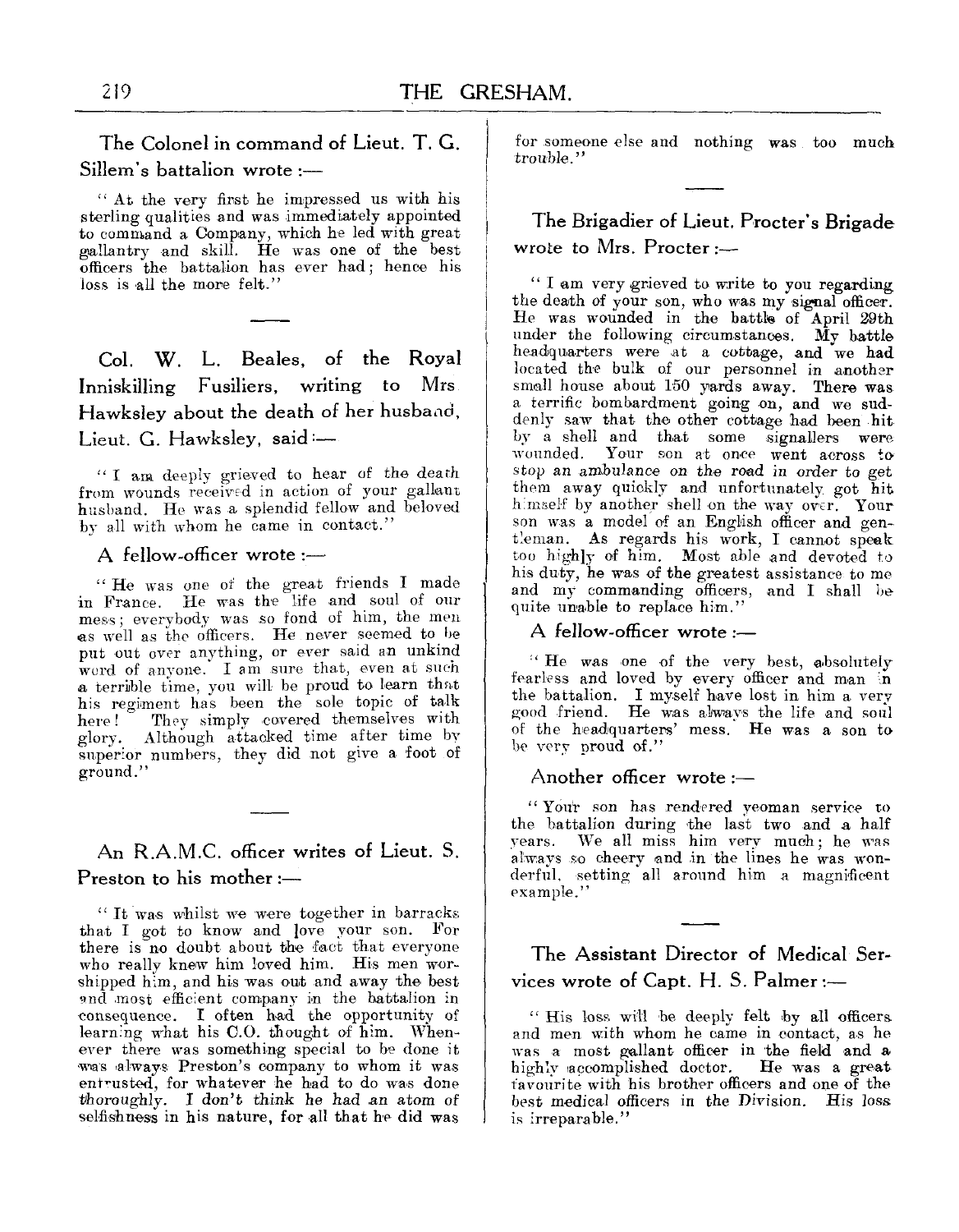e Colonel of his own Field Ambulance ote :—

We were all very fond of him—he was so cheery and generally loveable—he was one of my best officers and did his duty nobly and fear-lessly."

The following details of how Fit. Sub-Lieut. C. E. Fox met his death last January have recently come into our hands :—

" He left his station on the afternoon of January 7th, at 2 p.m. An enemy submarine had been actually sighted by the patrol boat and he asked if he might take a machine and go in pursuit, whioh he was allowed to do, taking were in wireless communication with the station (to send a wireless message a seaplane must be flying). At 3.45 they liberated a pigeon saying they were on the surface, 8 miles S.S.W. of lost its way in the storm, as it did not get back to the Station till the next morning, and, back to the Station till the next morning, and,<br>when the boats went in search, they found only<br>the wreckage of the seaplane. There was a<br>very heavy sea running that afternoon and a<br>gale got up, so that everything was again them."

We regret to report that Capt. H. E. Chapman, M.C., O. S. D. Wills and J. C. Ellis are missing, and that so far no news of them is available further than that it is said that a fellow officer (since killed) saw Capt. Chapman carried, in a wounded condition, by the enemy into a dug-out. Wills was sent out on patrol to gain information and did not return.

C. J. W. Trendell was wounded and taken prisoner at Neuve Eglise, where he was in command of the first trench on the extreme right wing. He and his men held it through the Sunday, Monday and parf of Tuesday (April 14th to 16th) until the Germans made a surprise attack at that point and literally swamped the trench.

A. L. Crockford is attached to an American Battalion for training purposes.

Capt. C. G. Graves' present address is Hotel Zeerust, Scheveningen, Holland.

E. L. Hey worth, who has been a prisoner in Germany for the last year, has recently been transferred to Holland. His address is Clinendaal Haag, S'gravenhage, Holland.

W. L. Warren has passed fourteenth into Keyham and R. L. Bazalgette has passed into Quetta.

T. S. Airey, A. R. MacDonald, G. R. Skipwith have passed into Sandhurst. D. M. FitzGerald is also entering Sandhurst this term.

C. H. Todd, A. F. S. Douglass and K. P. FitzGerald have passed out of Sandhurst.

G. Lloyd, D. S. Robinson, W. F. B. Hanmer, G. Wilson, W. D. F. Wilson, J. A. D. Hickson, D. C. P. Phelips, H. G. T. Holme, and A. G. Shanks are attached to Cadet Battalions.

T. G. Greenwell, who is in the R.A.F., was married on April 9th at All Saints' Church, Gosforth, Northumberland, to Miss Mabel Winifred Catcheside.